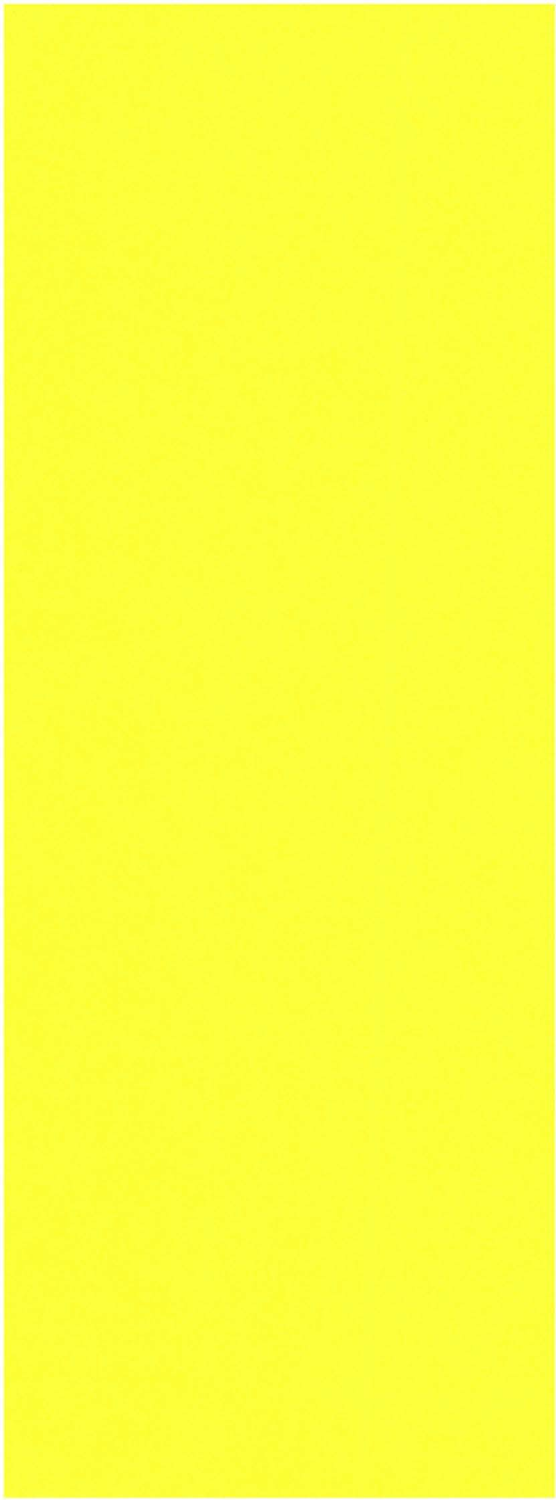# **Minimum Wages**

# **Hans F. Sennholz**

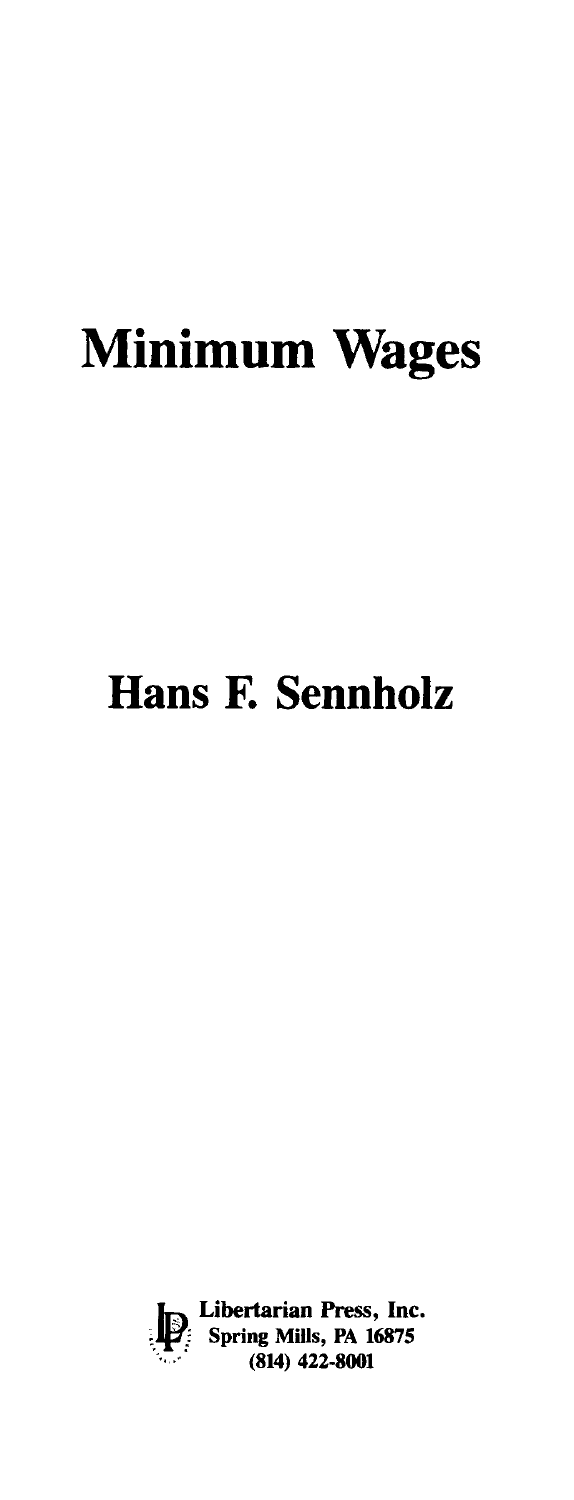Copyright, <sup>c</sup> 1987 by Hans F. Sennholz, Grove City, Pennsylvania. Printed with permission of Hans F Sennholz by Libertarian Press, Inc., Spring Mills, Pennsylvania. All rights reserved. No portion of this booklet may be reproduced without written permission from Libertarian Press, Inc., except by a reviewer, who may quote brief passages in a review.

#### ISBN 0-910884-20-X

MANUFACTURED IN THE UNITED STATES OF AMERICA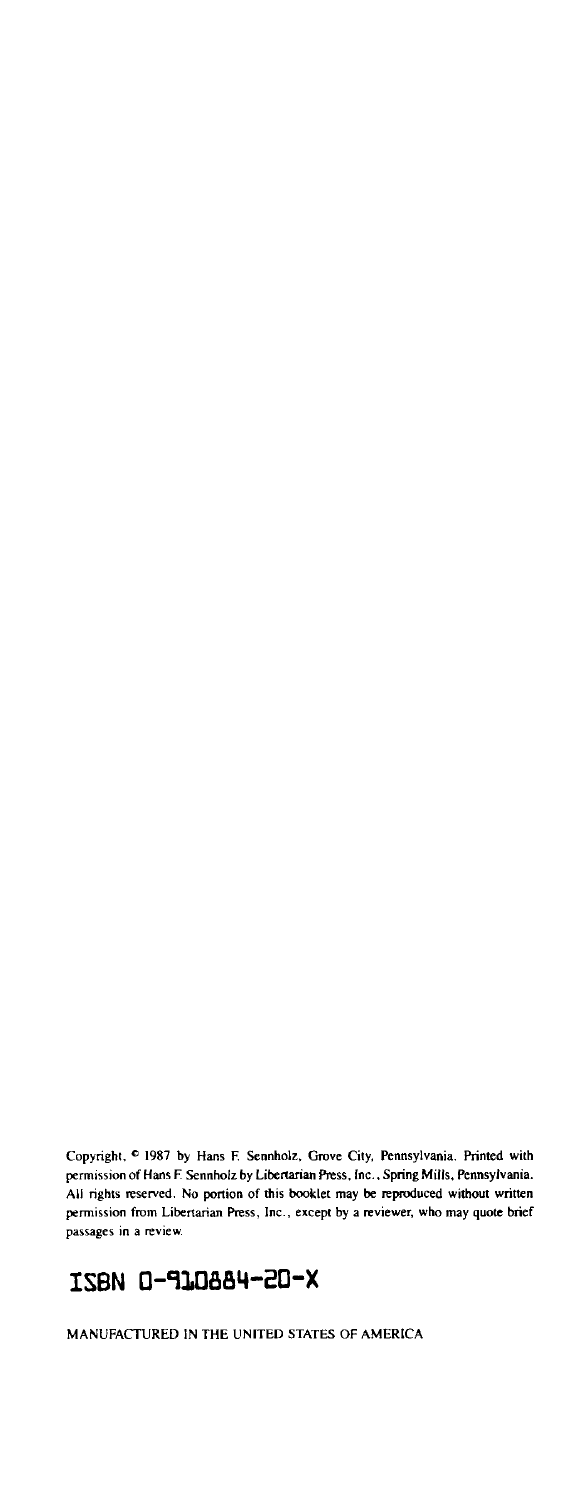# **Table of Contents**

| The Home-Work System         |    |
|------------------------------|----|
| The Victims                  | 3  |
| The Beneficiaries            | 6  |
| <b>Wages and Benefits</b>    | 8  |
| <b>Extension of Coverage</b> | 10 |
| Indexing the Minimum         | 12 |
| <b>Ofsetting the Minimum</b> | 14 |
| From the World of Politics   | 18 |
| <b>Notes</b>                 | 20 |

 $\mathcal{A}^{\mathcal{A}}$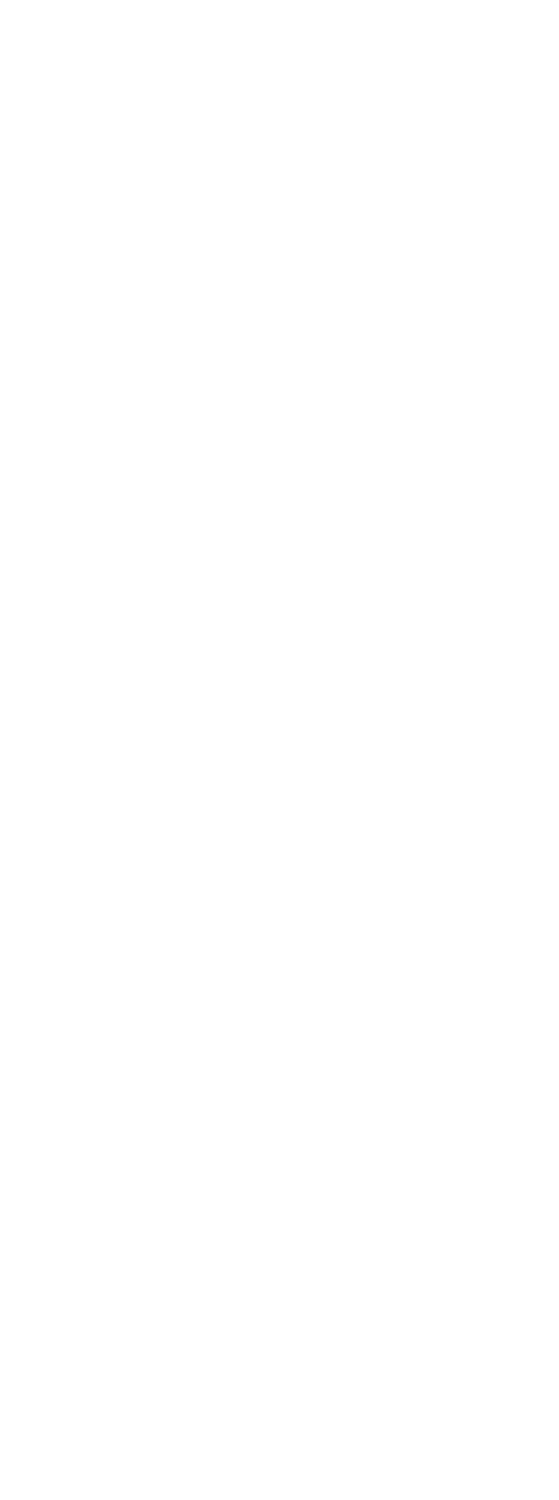# **The Home-Work System**

In simple language, a minimum wage law is nothing more than a government order that workers must not work unless they find jobs paying at least the stated minimum. It is an order to employers that they must pay workers the minimum, or not employ them at all. It is a direct order that is enforced by the coercive powers of the state.

The minimum wage movement came into existence, in concert with the union movement, as a consequence of severe criticism of "sweat shops" in the home-work system, which permitted workers to perform manufacturing services at home rather than in a factory. The system, which enabled women and children to participate in simple production, constituted a major threat to the union movement. To eradicate this threat and all other competition from low-cost labor, labor unions, since their very beginning, have called for government intervention.

Minimum wage legislation originated in New Zealand in 1894 and came to England in 1909, when Parliament established trade boards with the power to fix minimum rates. In the United States, the movement at first was confined to state legislation, applicable to women and children only. The federal government entered the field during the 1930s when it passed labor laws with limited application, such as the Bacon-Davis Act of 1931, the Walsh-Healey Public Contracts Act of 1936, certain provisions of the U.S. Housing Act of 1937, the Sugar Act of 1937, and the Civil Aeronautics Act of 1938. In the same year, the Fair Labor Standards Act provided much broader coverage and established a minimum wage level of \$.25 per hour, covering employees of all businesses engaged in interstate com-

 $\mathbf{1}$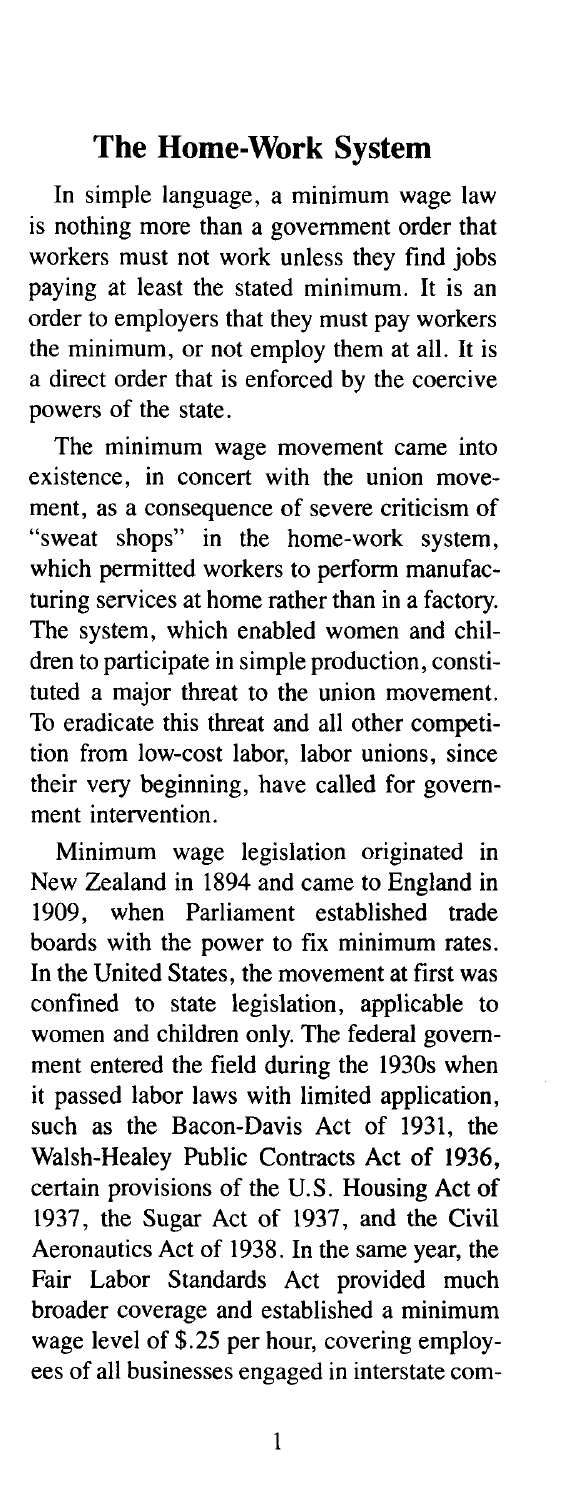merce or in the production of goods for such commerce. Later amendments to the F.L.S.A. raised the minimum wage to the present level.<sup>1</sup>

There is an infinity of political errors which, once adopted and enacted, become principles of statesmanship. Labor legislation summarily disposed of the home-work system, and then set out to raise wage rates and improve working conditions by political force. To most political parties, this is supreme statesmanship that takes precedence over all other considerations. Unfortunately, it is also the root cause of mass unemployment that is inflicting immeasurable harm on millions of innocent victims.

An unhampered labor market offers opportunities to anyone seeking employment. The pressures of competition, by both workers and employers, establish a wage rate at which everyone eager to work can find a job, and every employer eager to hire more help can find more workers. When government sets out forcibly to lift wage rates above those set by competition, chronic unemployment emerges. It causes countless economic distortions, reduces economic output, lowers personal incomes, and aggravates the plight of the poor.

A wage rate set above a person's own productive contribution causes his unemployment, pricing him right out of the labor market. Surely, minimum wage legislation does not directly affect a worker whose training and skills earn him a wage in excess of the minimum, but it seriously jeopardizes the employment of all those unskilled workers who produce, and consequently earn, less than the minimum. In the United States, minimum wage legislation does grievous harm to millions of unskilled laborers, especially among the racial and ethnic minorities—Negroes, Puerto Ricans, Chicanos, Mexicans, and American Indians.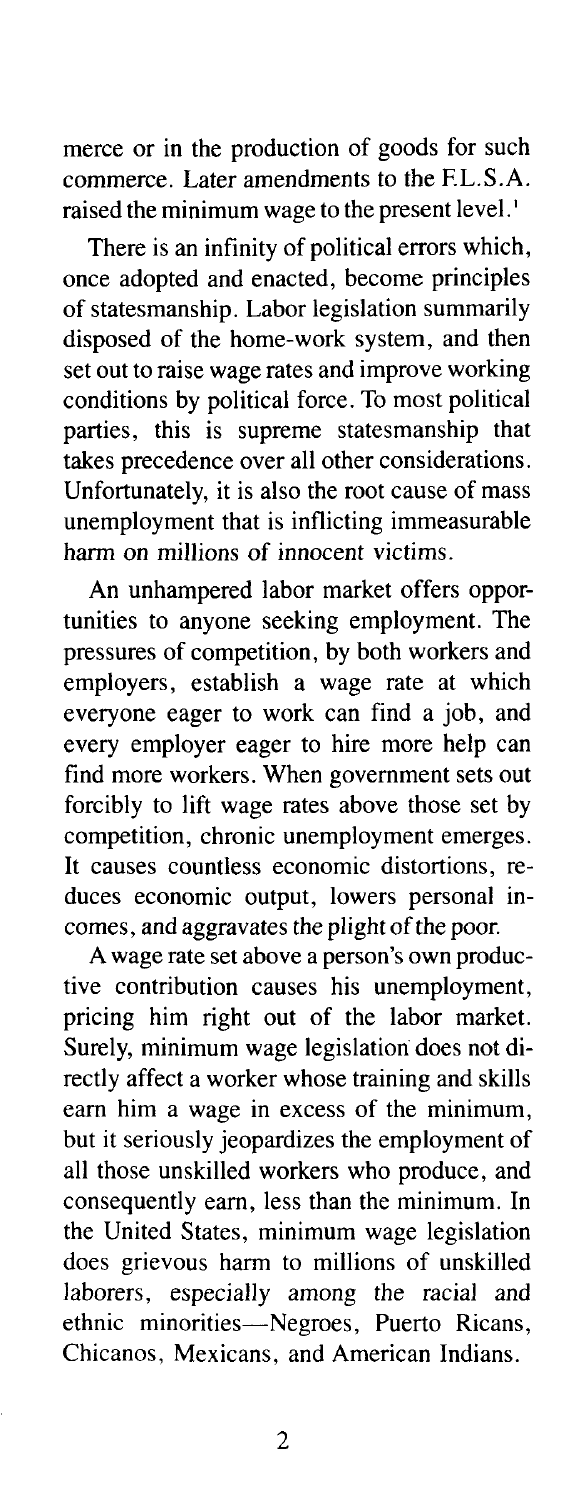Most critics of minimum wage legislation do not concern themselves with the propriety and morality of political intervention in the production process. They accept the rationale of political supremacy and government power, but lament the evil effects of unemployment on some highly visible groups of victims, such as young people, especially black teenagers; therefore, they are designing special programs for teenagers and other groups, calling for massive government expenditures on their behalf. Unfortunately, they are overlooking most of the affected population.

Recent research confirms that only about one-third of low-wage earners are teenagers; almost one-half are twenty-five to sixty-four years of age; two-thirds of the low-wage population are believed to be female; and some ten percent are individuals sixty-five years old or older. Altogether they comprise some ten percent of American labor. Other estimates are even higher. Of course, these workers who are earning the minimum or near-minimum wages are the very workers who tend to be, or are in danger of being, displaced by wage legislation. 2

It is an unfortunate fact that many minority youngsters, with lower levels of education, training, and experience than white youngsters, are often less productive. In an unhampered labor market, they would not be able to earn as high a wage as their more productive competitors, but would find employment at lower rates. When the minimum is raised above their productive ability, they are likely to be dismissed, or not to be hired. This explains why the unemployment rate of black youth in recent years has ranged between 40% and 50%, which is double the rate for white teenagers.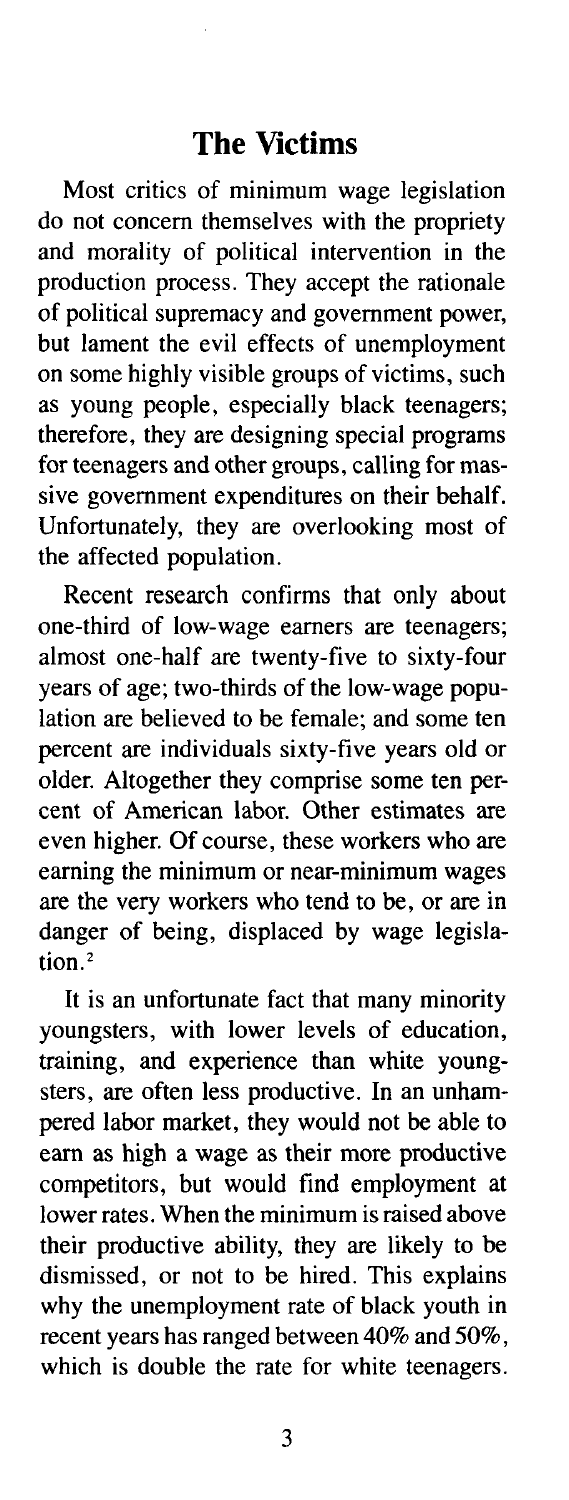If we add those individuals who, in frustration and desperation, have given up their search for employment, the unemployment rate among black youth may, in our estimate, exceed 70%.

Other workers with similar limitations find it equally difficult to find employment at the minimum rate. Unskilled women, students seeking summer employment, and especially unskilled service workers in hotels, restaurants, hospitals, laundries, automotive service stations, are living continuously with the dangers of unemployment due to minimum wage increases. It is true, not every minimum wage worker loses his employment when the minimum rate is raised. Employers may seek to offset the boost with economies in other labor expenses, or through exaction of greater effort and performance by the covered workers. Wherever such adjustments are impractical, the submarginal workers are laid off; that is, all those workers whose costs exceed the anticipated price of the incremental goods produced or services rendered.

Obviously, unemployment is more severe in industries employing a great many unskilled workers than in other industries relying mainly on professional and highly skilled labor, and it is more keenly felt in cities with concentrations of unskilled labor than in prosperous suburbs. For the South, with its millions of unskilled Negro workers, every minimum wage boost is a calamity. In Puerto Rico, it is an unmitigated disaster.

No matter how tragic the economic effects may be on certain groups of victims, we must not overlook the psychological harm and the moral wrong that are inflicted on them. Condemned to idleness and uselessness in a highly productive society, and barred from making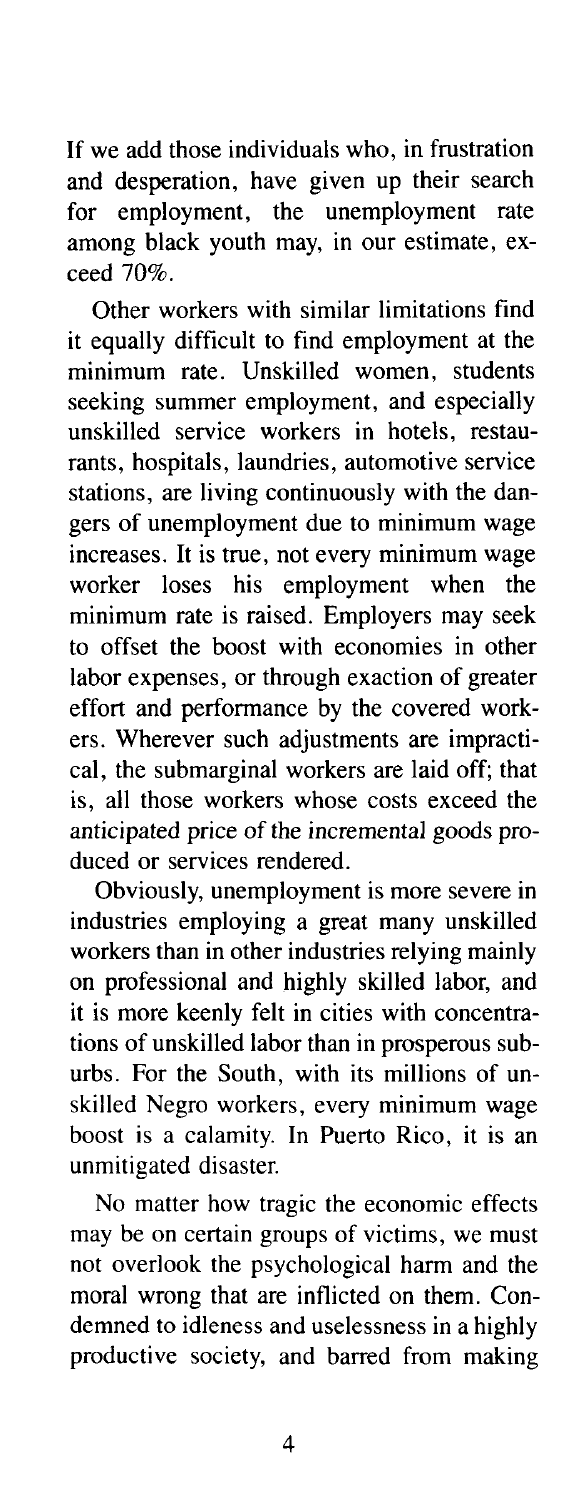their own contributions, many, in desperation, are turning to vice and crime. The inordinate national crime rate attests to a moral decay that is working evil in the centers of unemployment and public assistance. Let us not forget the productive members of American society, who not only must forego the valuable services which the disemployed workers could render, but also are forced to support them through taxation and other exactions. In return, they are compelled to live in constant fear of crimes against their persons and property.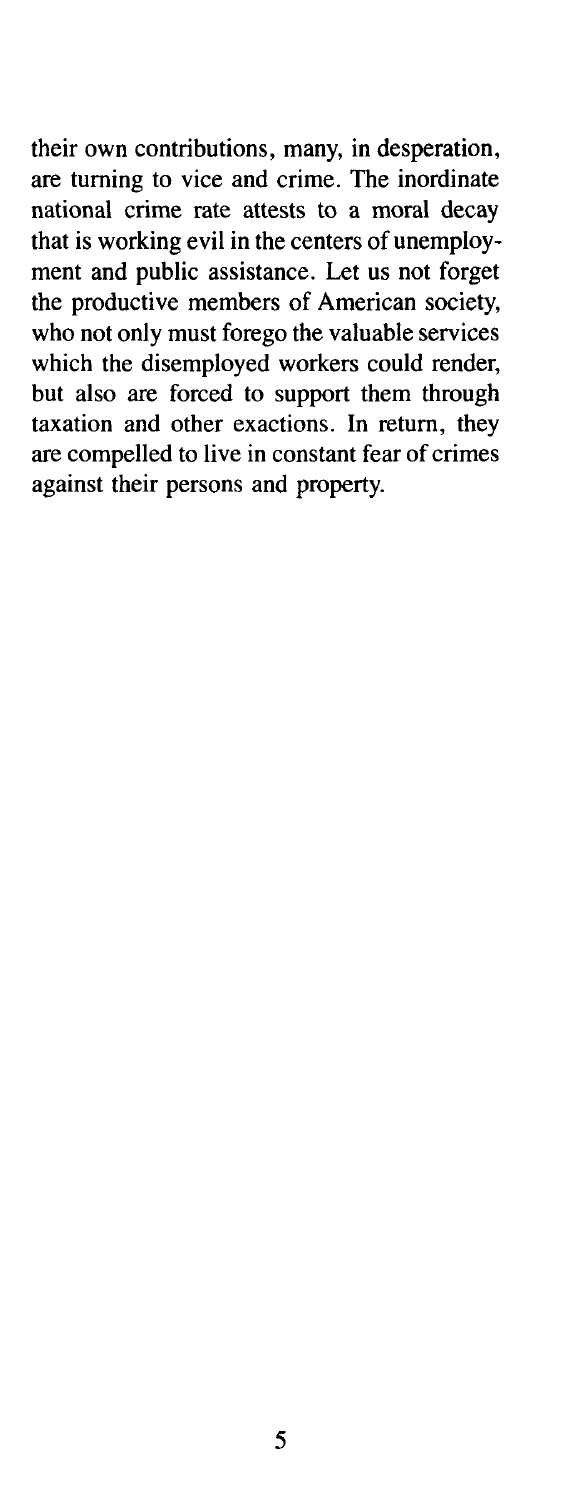# **The Beneficiaries**

It is true, a few minimum-wage earners actually benefit from a mandated increase. The law that raises the minimum renders submarginal all those workers who produce and earn less than the new minimum. It withdraws them from productive employment and deprives economic production of their services, which affects the labor market just like the conscription of millions of young men into military service. Their withdrawal from productive employment raises the marginal productivity of the remaining workers and, therefore, increases their wages. It also lifts some submarginal labor above the threshhold of employability. If the minimum is raised from \$5 to \$5.50, the most productive among the excluded workers will be lifted to the new minimum in a declining order of productivity, that is, first workers who were earning \$5.49, then others earning  $$5.48, $5.47, etc.$ ; however, consumer reluctance to bear the higher labor costs sets a narrow limit to the lifting process, which consigns most subminimum workers to the new army of the unemployed.

Political force may disrupt economic activity and forcibly benefit some workers at the expense of others. It cannot stimulate production and promote universal well-being by withdrawing millions of able workers from economic production. If by law or decree a government actually could raise the wages and improve the working conditions of all workers, it would be cowardly and irresponsible to be content with \$2, or \$3, or \$4 minimums. Let us make it \$10 per hour, or better yet, \$100 an hour. If a minimum wage law actually could improve the working and living conditions of all people, let us urge the governments of undeveloped countries to imitate our example. Surely, it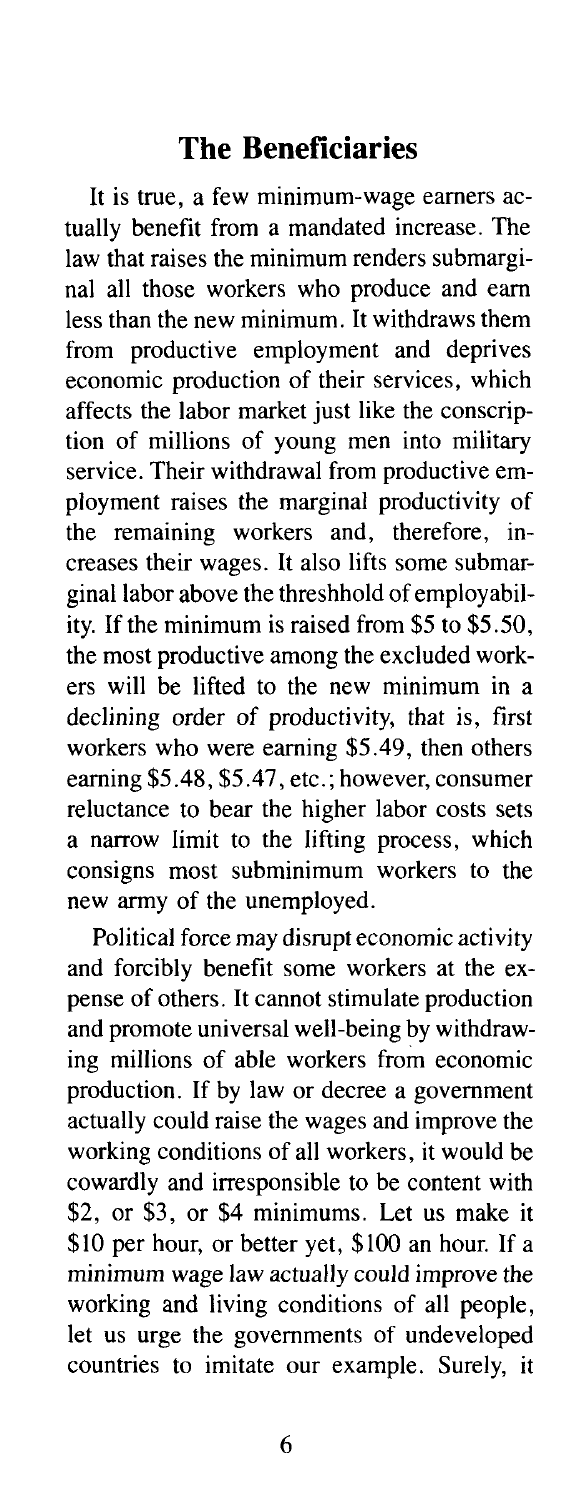would alleviate the poverty and suffering of the masses in India, China, and many African and Latin American countries. Actually, it would create horrendous unemployment and jeopardize the very survival of the poor. Neither the U.S. government nor foreign governments can improve general working conditions by law or decree; only rising production can bring it about.

Nor can a government grant social benefits that do not reduce the workers' take-home pay. The incidence of any and all benefits falls on the wage earner. For an employer, the worker's take-home wage is just another component of the total price he must pay for the services of a worker. He would not be an employer for long if he were to ignore all other employment costs such as retirement and pension costs, paid holidays and vacations, health care insurance, profit-sharing plans, welfare funds, or any other fringe benefits, and it does not matter to him whether he may deduct the fringe benefit costs from the worker's pay or must make direct payment to third parties. In both cases, the burden falls on the employee. The employer is concerned only with the total price he must pay for the services of a worker.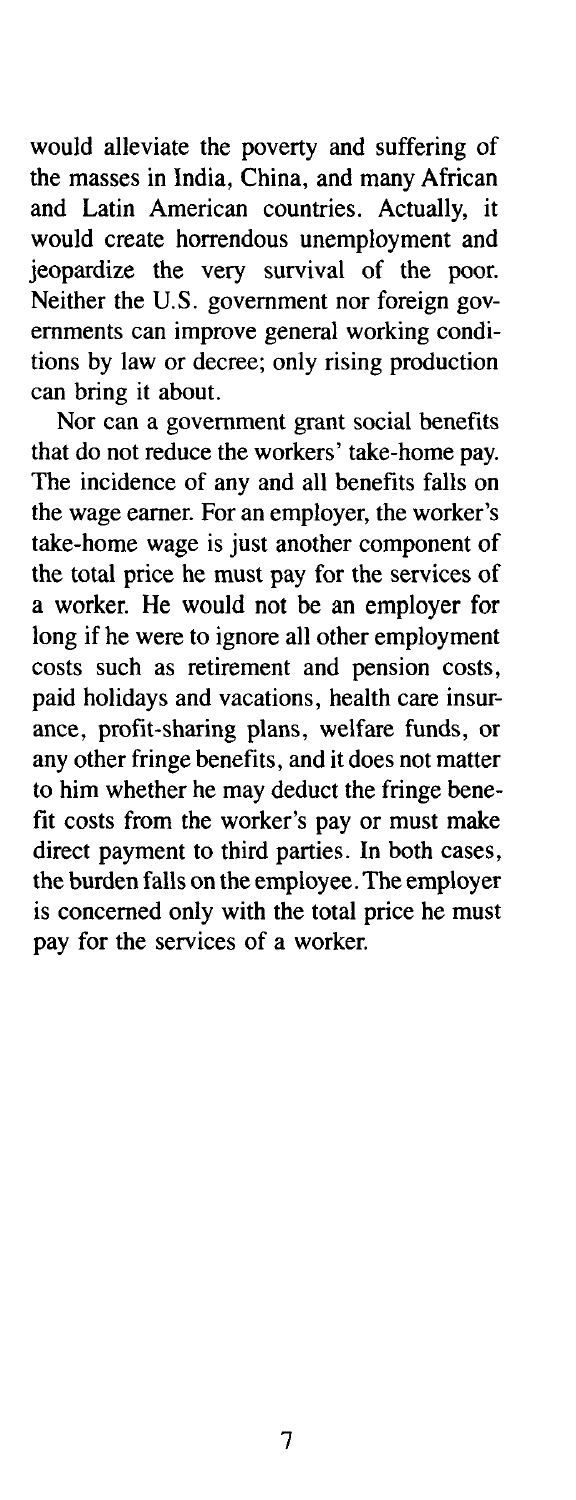# **Wages and Benefits**

The minimum wage, as set by government, must not be confused with the total employment costs of a worker, which in every case greatly exceed the former. Corporations that offer equal benefits to all their employees may grant fringe benefits that amount to 35% of executive pay and to 100% or more of a minimum-wage-earner's pay. Even without any such contractual privileges, the benefits mandated by government do add considerably to total costs. There are Social Security exactions and heavy levies for unemployment and workmen's compensations. The \$3 minimum wage may actually amount to a \$5 minimum cost, and the \$5 minimum wage to \$10 minimum cost. It is, therefore, misleading to speak of a "small" boost of the minimum wage rate, as if the mandated and contractual benefits would remain unchanged. The small minimum boost may actually amount to a sizeable increase in total labor cost.

For an employer, it is irrelevant whether he allocates 5% of employee wages to fringe benefits or 95%. His only concern is the total price he must pay to secure the services of a worker. If government forces him to pay more than the worker is expected to contribute to production, he can be expected to dismiss the worker, and again, it does not matter whether government mandates an increase of take-home pay or of fringe costs. A \$1 boost in the rate of minimum wages has the same ill effect on employment as a \$1 rise in the levies for Social Security and workmen's compensation.

Through their labor, workers pay for all of the fringe benefits they are receiving. They also make good for their on-the-job training by receiving low wages that allow for the expenses of their training. When the minimum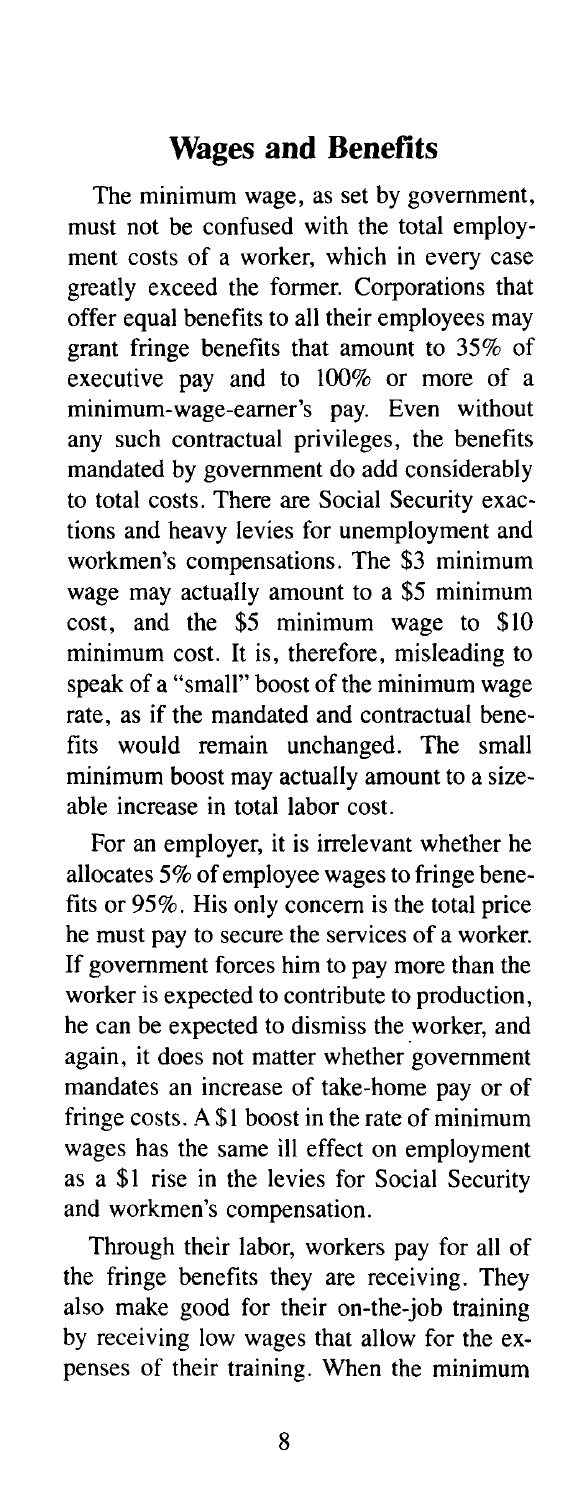wage is raised, employers may react to the boost in labor cost by reducing their expenditures on benefits. In particular, they may respond by reducing the amounts spent for onthe-job training.

For young people, the most important fringe benefit is the opportunity to acquire new skills and knowledge, which enhances their productivity in the future. Most jobs offer an opportunity to learn through formal training programs or informal learning by experience. Onthe-job training not only imparts basic skills, but also stimulates motivation, nurtures a sense of responsibility, and generally prepares young people for rewarding roles in productive society. If they fail to acquire the experience, training, competencies and credentials in their formative years, they will have difficulty holding regular jobs in their adult years. Any barrier to on-the-job training inflicts serious harm on them.

Millions of young workers who are disemployed by the minimum wage may never acquire the general training and specific skills that make them useful members of society. They may never learn the basic discipline and ethos of labor that are so essential in our society. Instead, prolonged unemployment so early in life may prepare them for a precarious and bitter existence on public welfare. More millions may remain employed at or near the minimum, but their on-the-job training may be reduced or eliminated as a result of mandated minimum increases, which may keep them marginally productive throughout life. Their more creative fellow men not only must forego their valuable cooperation, but may even be called upon to assist them and their dependents.<sup>3</sup>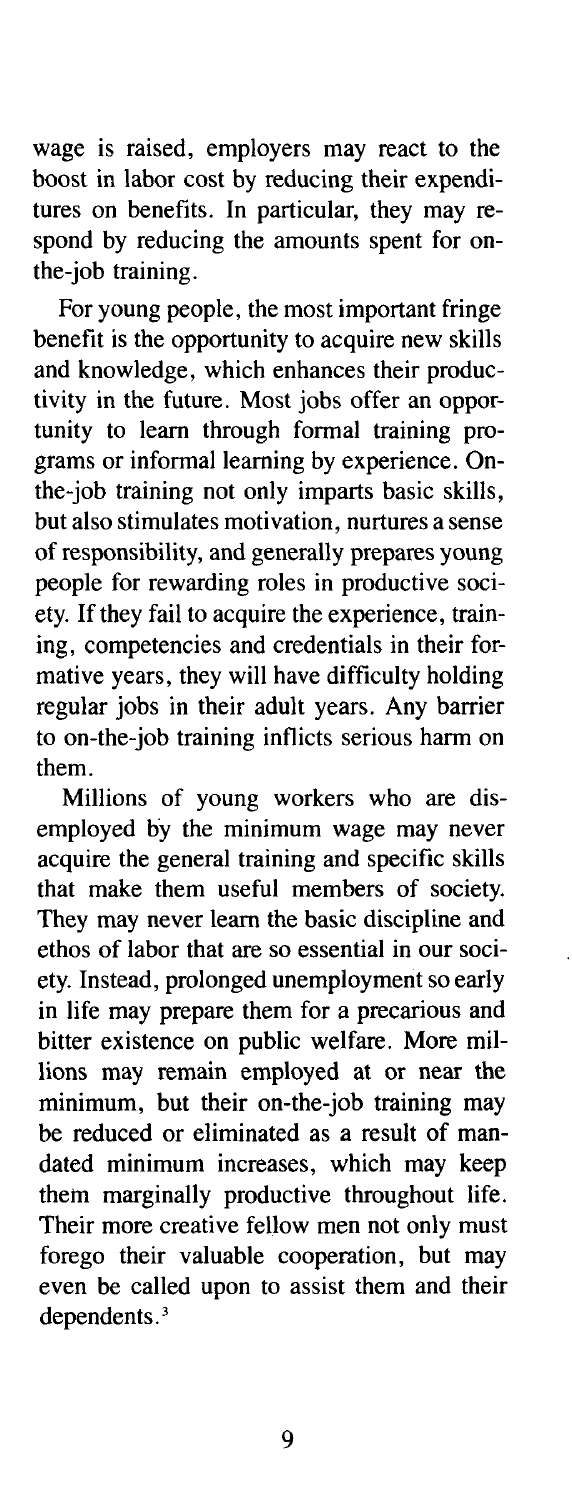### **Extension of Coverage**

Federal minimum wage legislation had its beginnings more than forty-five years ago as part of the 1938 Fair Labor Standards Act. From its very inception, it erected insurmountable barriers to the employment of unskilled workers, especially in the South and in Puerto Rico. Since then, it has grown into the most calamitous instrument of government intervention that denies productive employment to millions of willing and able Americans. No other policy conducted by the U.S. government has more tragic effects on the daily lives of so many people than this legislation.

Several amendments to the Act not only pushed the rate to ever more restrictive levels, but also extended the coverage to include ever more employees. At the beginning, the basic minimum, as a percentage of average manufacturing wage, was estimated at 41.7%; for 1981 it amounted to 51.9%. In 1938, the percentage of covered workers stood at 43.4%; in 1981 it was estimated at 83.8%.<sup>4</sup> If the coverage provided by various state laws is added to the federal coverage, the combined rate may exceed ninety percent of all non-supervisory workers.<sup>5</sup>

It is rather natural for government to expand its sphere of control and power. If it is called upon to secure minimum wages for some workers, it may want to extend the benefits to all workers. If government can serve the public good by setting the wage rates for some workers, it may serve it better yet by setting the wage rates for all workers. The ninety-percent coverage, therefore, can only be an interim step on the way to total coverage.

Unfortunately, this gradual extension of coverage tends to multiply the unemployment effect until, with full coverage, it invokes the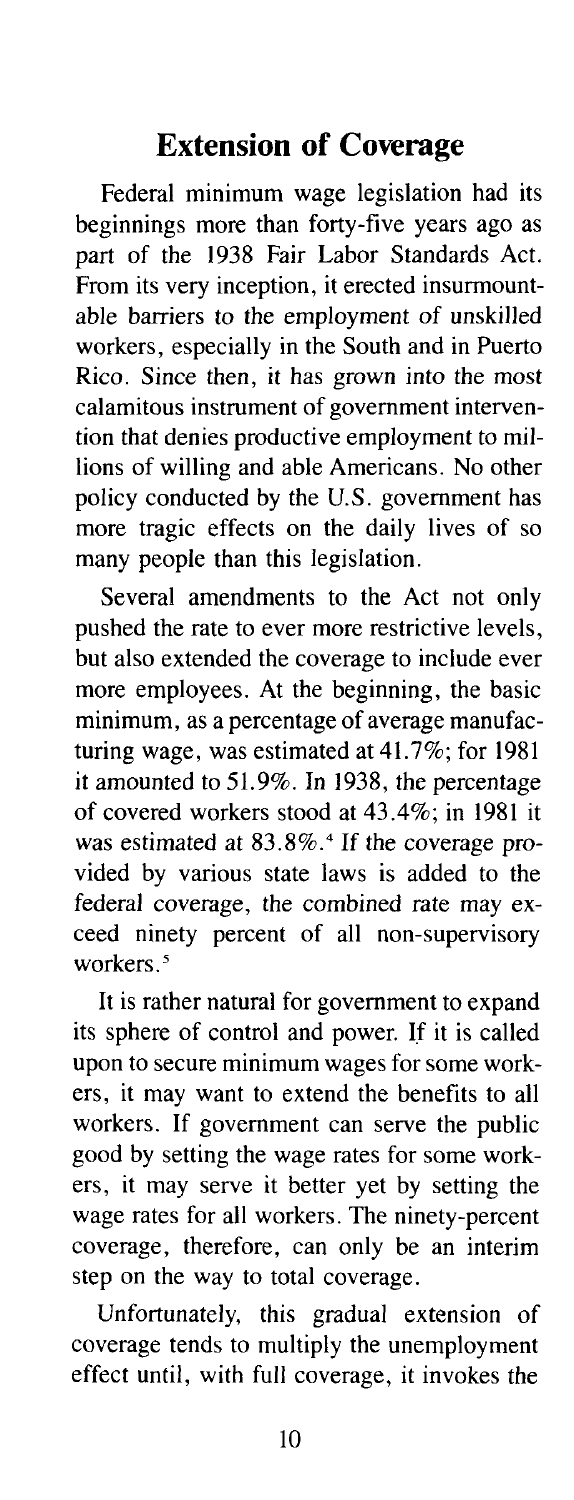maximum rate of unemployment. As long as the minimum applies only to a small number of occupations, the workers displaced from covered jobs can seek employment in uncovered production. They shift to uncovered industries and employers, which tends to depress those wages through increased job competition. When the coverage is extended, the shift accelerates from covered unemployment to uncovered jobs, which widens the wage differential in direct proportion to the coverage. A small coverage generates a small difference in wage rates; a large coverage brings forth a large difference. Total coverage obviously eliminates the difference, but creates maximum unemployment.

Minimum wage legislation provides a beautiful example of the principle that government intervention not only makes matters worse, but also tends to breed ever more intervention. The minimum wage covering a few workers causes wage rates to decline in uncovered employment, which invites the extension of coverage to more workers, which in turn brings forth ever wider wage differences calling for more coverage, until all workers are covered and the difference is eliminated. Unfortunately, total coverage guarantees maximum unemployment, which brings forth the greatest conceivable income difference—between the workers still employed and the army of unemployed.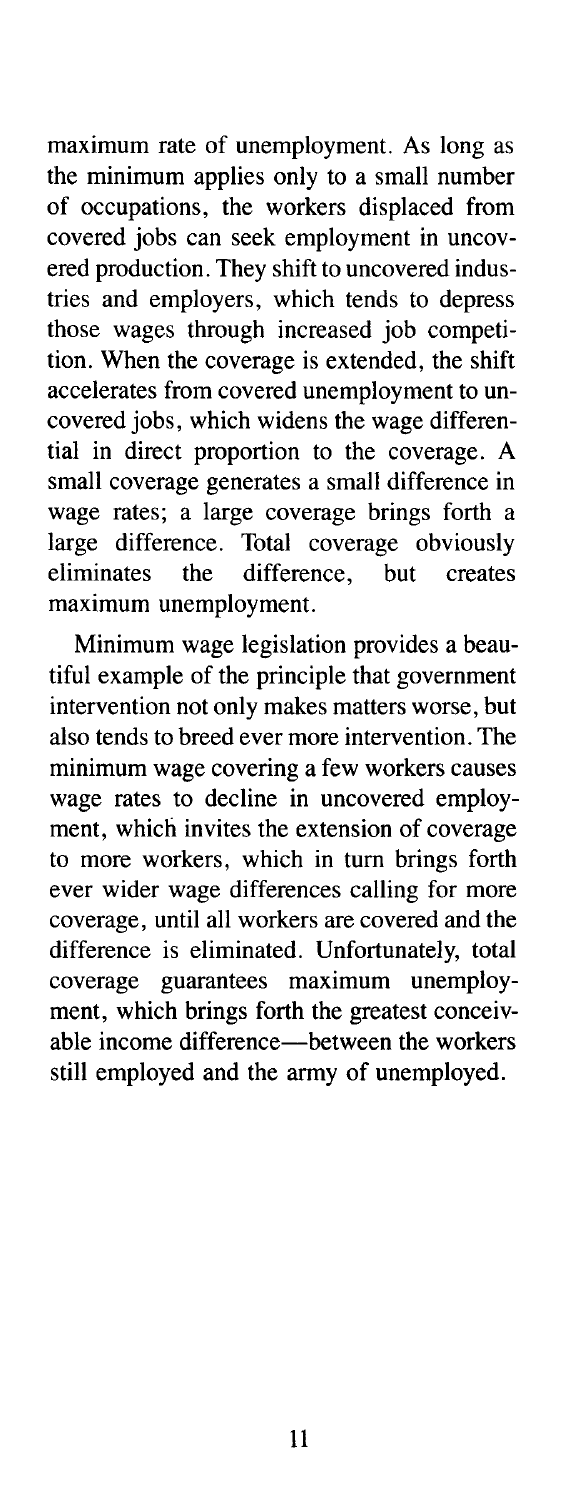# **Indexing the Minimum**

Minimum wage legislation can be harmless, if the rates are set below the unhampered market rates; but that, after all, is not the intent of its political sponsors, who seek to interfere with the market process. Yet, the ominous effects of minimum wages set above the rates established by the market may be alleviated by two other factors: rising labor productivity, which may lift more workers above the minimum barrier; and soaring inflation, which lowers minimum wages in terms of purchasing power. The former may have lessened the impact of the legal minimum during the 1960s, when labor productivity managed to rise a little. Stagnant, or even declining, labor productivity during the 1970s, when U.S. government deficits consumed productive capital en masse, aggravated the restrictive effect of legal minimums and caused real incomes to decline.

Throughout this period, soaring inflation greatly lowered the real costs of labor, including the real minimums, which permitted the temporary employment of some workers who previously had been unemployable. The opposing effects of legislative mandates raising the minimum and the inflation depreciating it is causing large swings in the effective minimum. According to Finis Welch, it ranged between 30% of the manufacturing-wage average in 1949 and 55% in 1968. <sup>6</sup>

Observing the depreciation of their mandated minimums, the sponsors deem it necessary frequently to readjust the minimum to soaring goods prices. From 1961, when inflation began to accelerate in earnest, until 1981, Congress enacted eleven adjustments, which raised the minimum from \$1 per hour to \$3.35 an hour. To simplify the adjustment process and prevent the silent nullification of Congres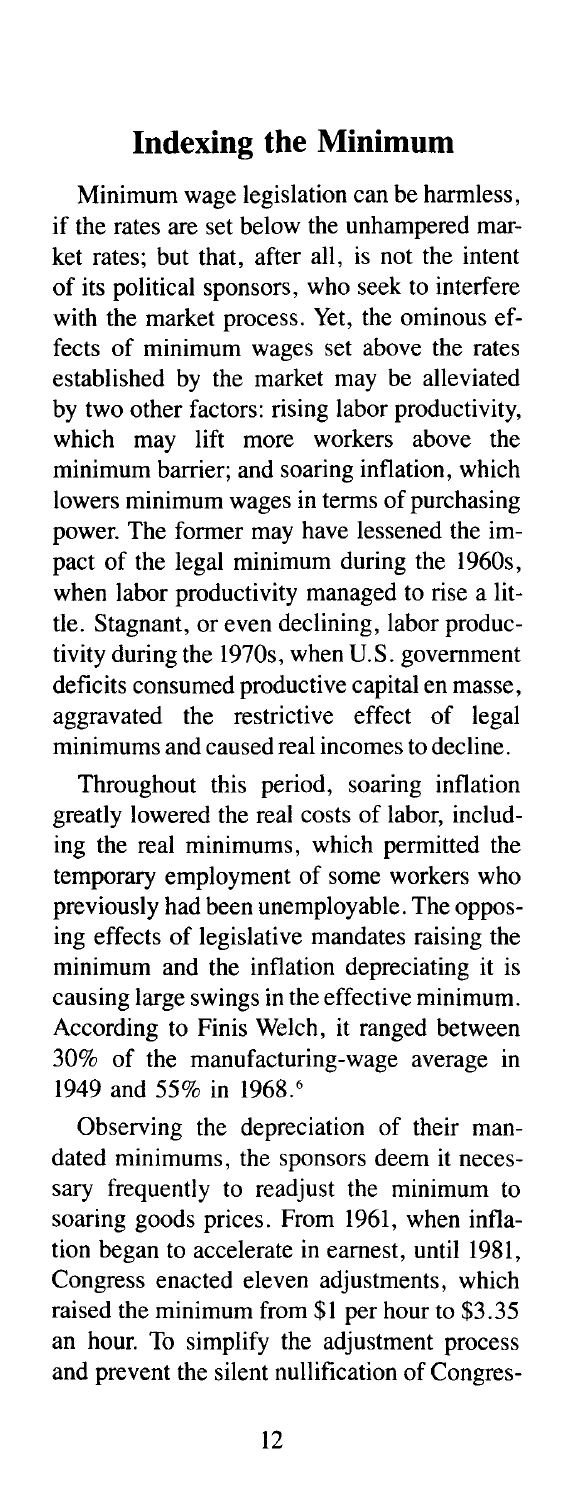sional efforts by inflation, some sponsors propose to index the federal minimum by tying it permanently to the average industrial wage. The 1977 amendment, which established a Minimum Wage Study Commission, therefore called for an investigation of minimum wage indexation.

Indexing wages, rents, interest rates, and goods prices obviously means government control over wages, rents, interest rates, and prices. It aims at freezing present conditions, preventing all future changes and adjustments, unless approved by political authority. Minimum indexation would seek to preserve the Congressional effort by freezing the real minimum at 55% of the manufacturing-wage average and thus eliminating the inflation swings. This means, unfortunately, that unemployment would be stabilized at its highest possible rate determined by the minimum. It would permanently deny millions of unemployed workers a longed-for reprieve, provided temporarily by inflation.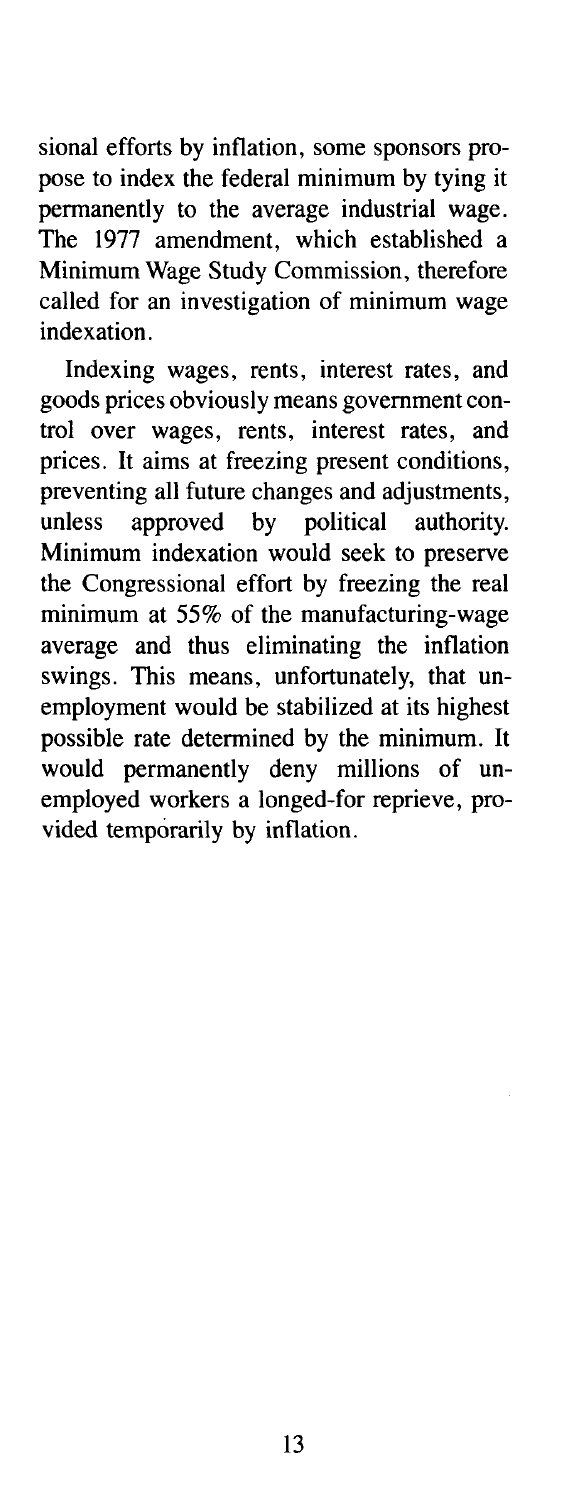# **Offsetting the Minimum**

In a sagacious monograph,<sup>7</sup> Walter J. Wessels makes the cogent point that employers tend to react to minimum wage increases by seeking to offset the added expenditures through reductions in other labor costs. They may cut year-end bonuses, redefine the worker's share in profit sharing, and reduce commissions and work guarantees. They may moderate non-wage expenditures, commonly called "fringe benefits," such as paid vacations and sick leave, pensions and other retirement benefits, life, accident and health insurance, or training programs and educational allowances. They may even reduce expenditures on proper supervision and management, an action which tends to impair and aggravate working conditions. They may insist on more effort and application. As fewer jobs are available, employers may exact greater production from their minimum-wage workers. They may assign less desirable working hours and conditions for which they otherwise would pay higher rates. In short, they can be expected to react by making adjustments to offset the minimum-wage boost.

Even if some employers should be able to offset the higher costs of a mandated minimum, Wessels argues, it nevertheless impairs the conditions of all covered workers. They may have preferred the fringe benefits over the pay boost, the paid vacations or the major medical insurance over the cash payment mandated by Congress. Where employers are unable to fully offset a minimum wage boost, which tends to lead to disemployment, the idled workers will seek jobs that are not covered by the minimum wage, or they may join the "underground economy" where labor summarily ignores the law by working for wages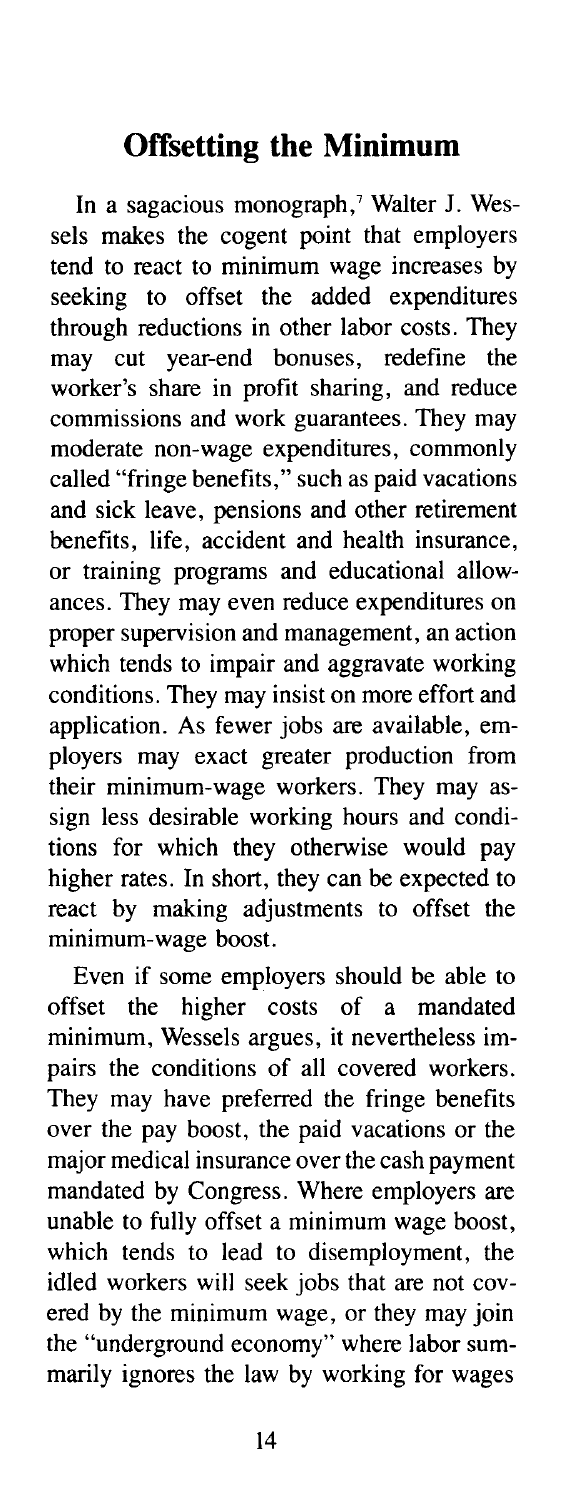below the minimum. Their appearance on the uncovered labor market or in the underground market, which economists estimate to exceed  $30\%$  of minimum wage labor, $8$  tends to further reduce those wages. All affected labor, therefore, tends to be worse off than before.

Surely, employers do react to mandated minimum wage increases, but we must not underestimate the great difficulties they encounter in lowering other labor costs. Once benefits have been granted, it is nearly impossible to rescind them. To reduce benefits is to invite universal resistance and hostility, which may impair labor productivity and thus raise production costs. Moreover, it is virtually impossible, in the allocation of fringe benefits, to discriminate against minimum wage labor. This is why most employers offer identical benefits to all their workers, regardless of position and income. To ignore minimum wage labor, or even slash its given benefits, is to invite resentment, conflict, and strife. It is generally much easier and also more economical to dismiss the labor made submarginal by the mandated minimum boost than to seek adjustment through fringe-cost economies.

For superior management, it may be possible to lead and exhort labor to higher productivity. There is an untapped reservoir of productivity even in the best-run office and plant. Brilliant management seeks to tap this reservoir through guiding and teaching by example. It imparts the love of work and inspires enthusiasm for work well done; and, above all, it exemplifies that there is no work so base that man may not exalt it, no work so dull that he may not enliven it. There is no minimum labor that may not lead to maximum position and income.

Most business managers, unfortunately, are incapable of exacting more effort and applica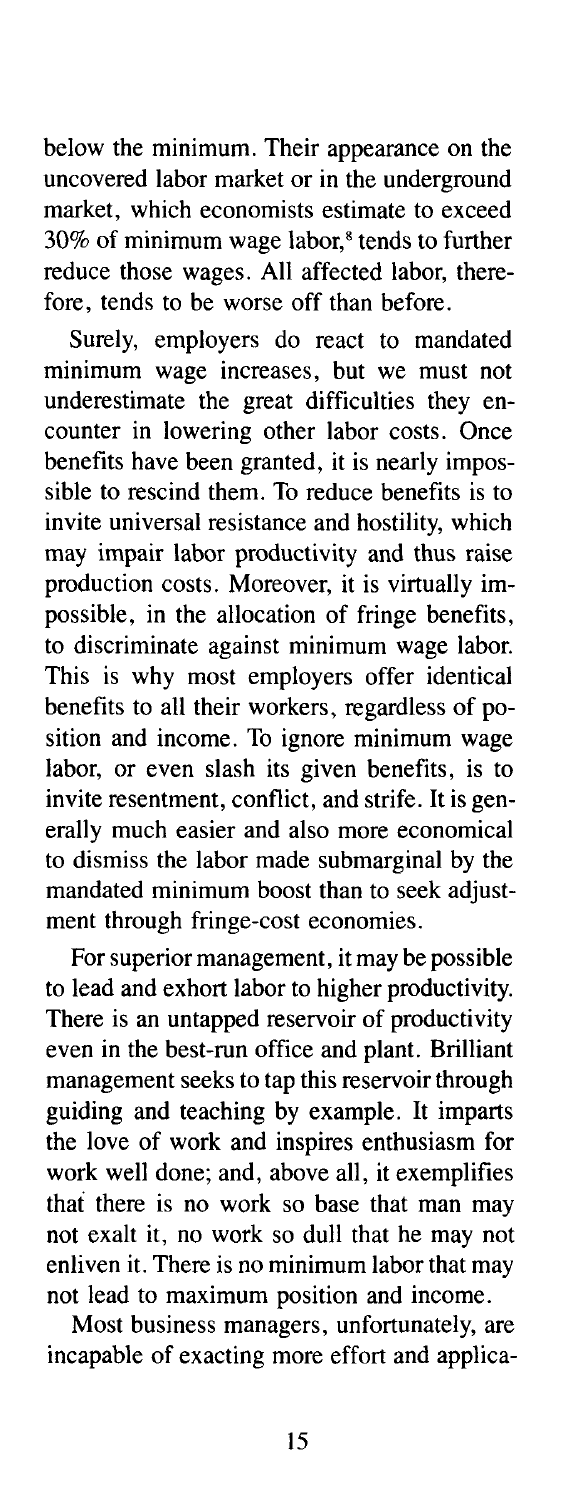tion from their employees, which is casting doubt on their ability to offset mandated wage boosts. Even if they were able to adjust, the number of affected workers would be rather small. Offsetting adjustments cannot create jobs for those millions of unskilled workers whose usefulness and productivity lie below the legal minimum. The high-school dropout from the Bronx, who may contribute one dollar per hour of work, remains unemployable at \$3.35 per hour—no matter how diligently employers are readjusting their labor expenses.

Offsetting adjustments do not affect the vast majority of American workers who are presently earning more than the minimum. They may, at best, involve only a small number of people who are presently earning the legal minimum and are contributing an amount sufficient to cover this minimum and other employment-related costs. In many cases these other costs are also mandated, which clearly makes them unadjustable. In fact, they actually rise together with the minimum wage. Employer contributions to Social Security and workmen's compensation do rise and further raise the costs of the minimum wage boost. They may also add to the administrative expenses of accounting, withholding, declaring, and disbursing the additional funds to the appropriate government authority. While such costs may be negligible in a smoothly functioning accounting department, they are very burdensome and highly disruptive for a small businessman considering the employment of a few minimum-wage laborers.

The offset possibilities must not be overstated. They are narrowly limited to contractual benefits that may be adjusted by agreement between the contract parties, but in some cases, these benefits are negligible. They may be less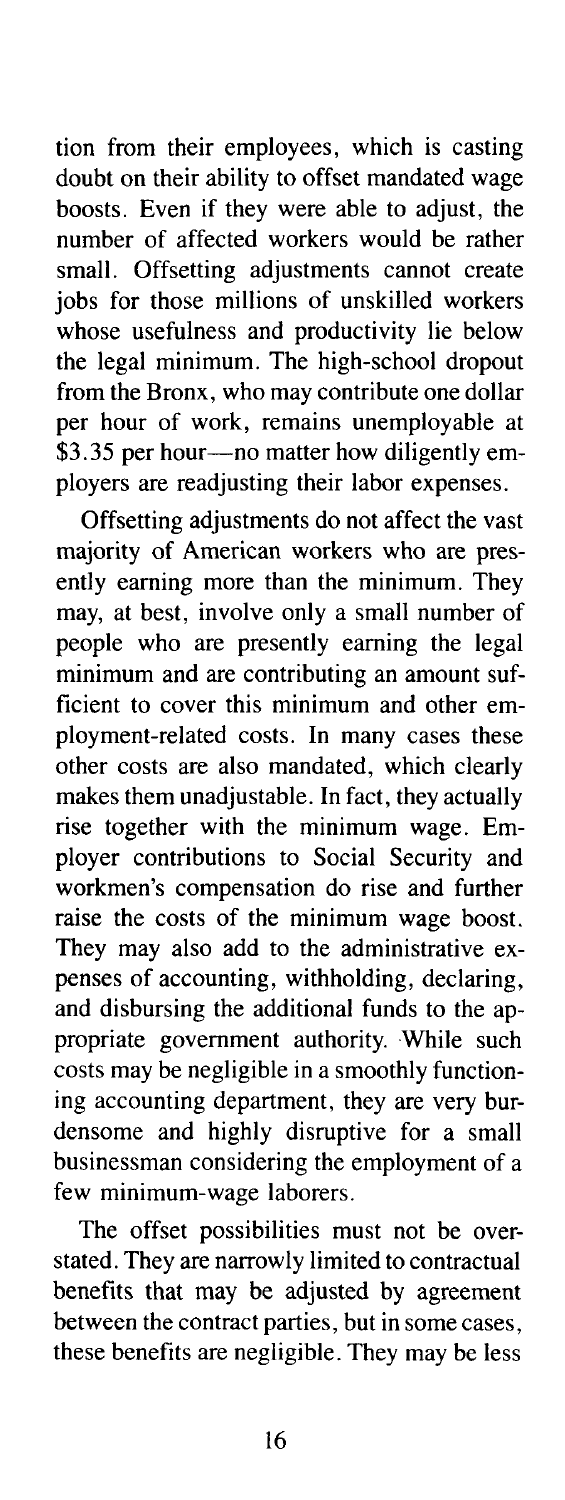valuable than a mandated wage boost together with the mandatory fringe adjustment, which precludes any offset. If they are equal to the ordered raise, all contract fringes would have to be eliminated to effect any offset; but such a withdrawal of all contract fringe benefits would be even more detrimental to amicable labor relations than their mere reduction. It surely would impede labor productivity and raise production costs.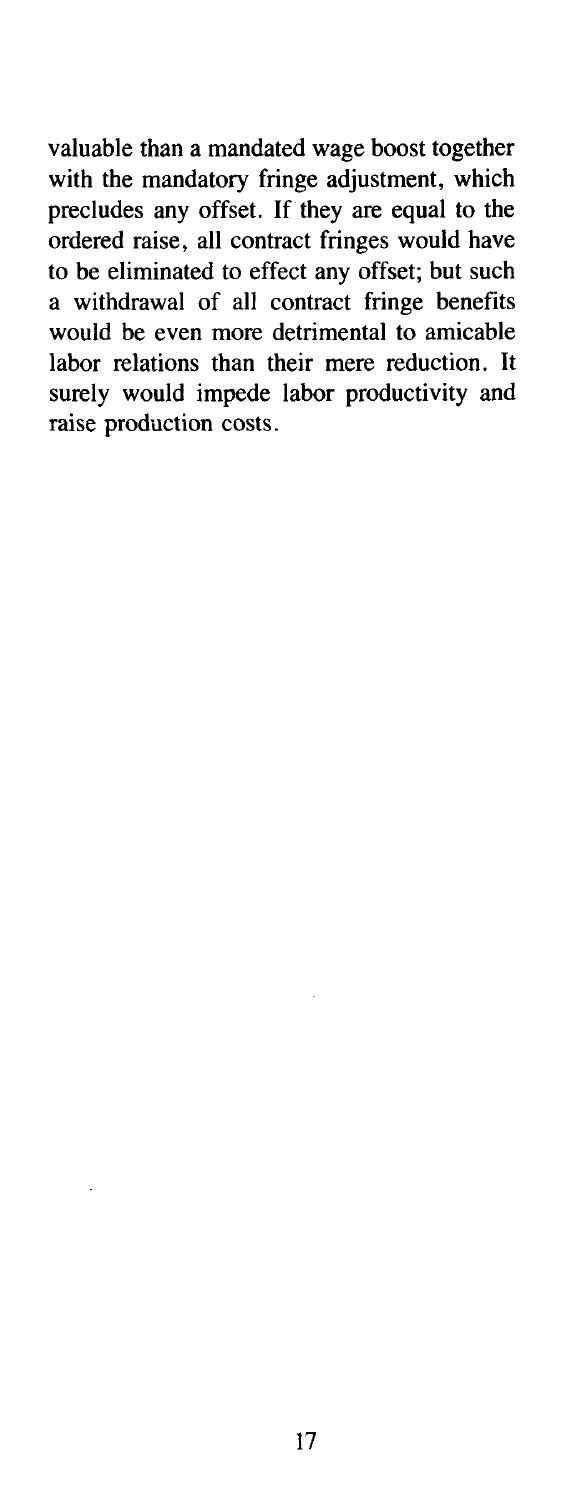# **From the World of Politics**

Every well-known economist has voiced his concern about minimum wage legislation,<sup>9</sup> and yet, it is surviving sober reasoning and cogent arguments, and living on in the sphere of political incentives. Few Americans actually believe that minimum wage legislation is truly in the workers' interest, that it increases purchasing power and reduces poverty, and yet, many support it for political reasons. Labor unions and their members benefit significantly from a legal elevation of wages paid by competing industries using low-productivity, lowwage workers. It hampers their competition with union labor, and limits consumer preference for goods produced and services rendered by low-wage labor. Similarly, capital-intensive industries using relatively skilled labor may want to redirect consumer choices by raising the costs of low-wage industries.

Most of the support for minimum wage legislation comes from groups that are fully aware of its unemployment effects. Many Americans in the industrial states of the North and Northeast use it knowingly as a barrier to the industrial migration from the states to the South. Since World War II, many companies have left the North to take advantage of lower labor costs and other advantages in the South. To prevent this industrial migration and to stifle emerging Southern competition, the Northern politicians usually favor high minimum wages.

Other supporters who are aware of the harm done to unskilled workers are convinced that the beneficial effects, as they see them, tend to outweigh the ill effects. Their blind faith in political action leads them to believe that the ill effects can be alleviated by new governmental efforts, such as neighborhood youth corps,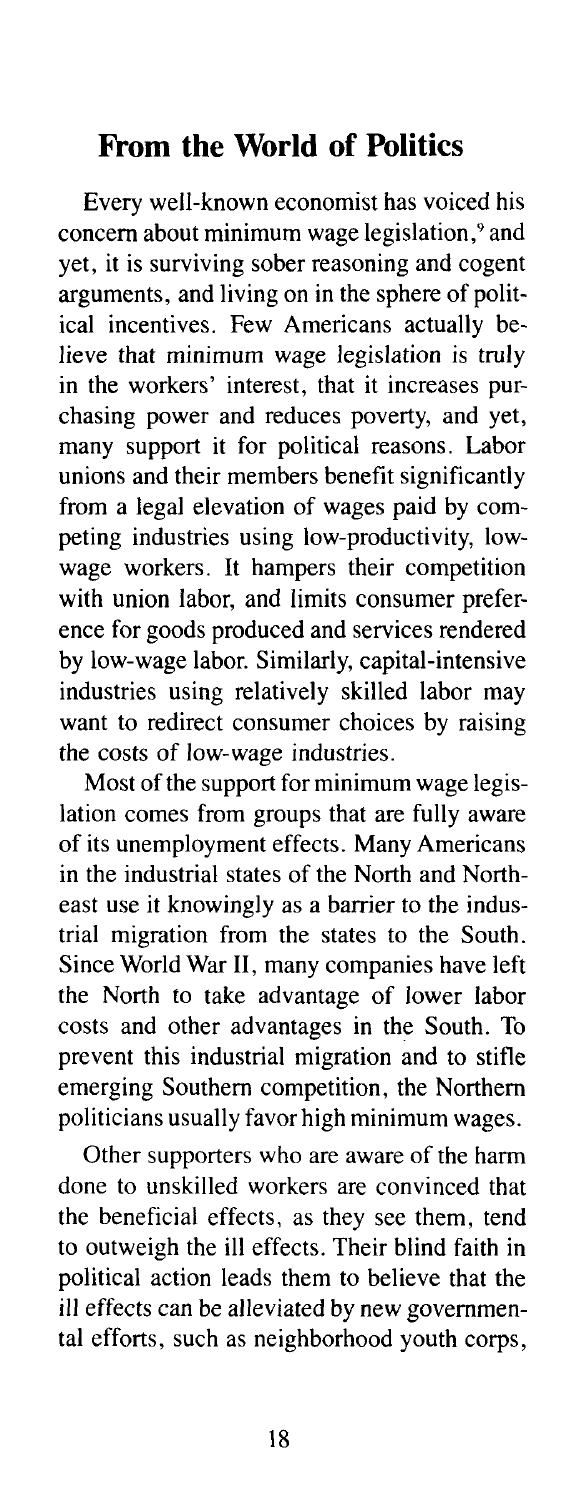job corps, public works programs, etc. Their faith in government marches at the head of the armies of government.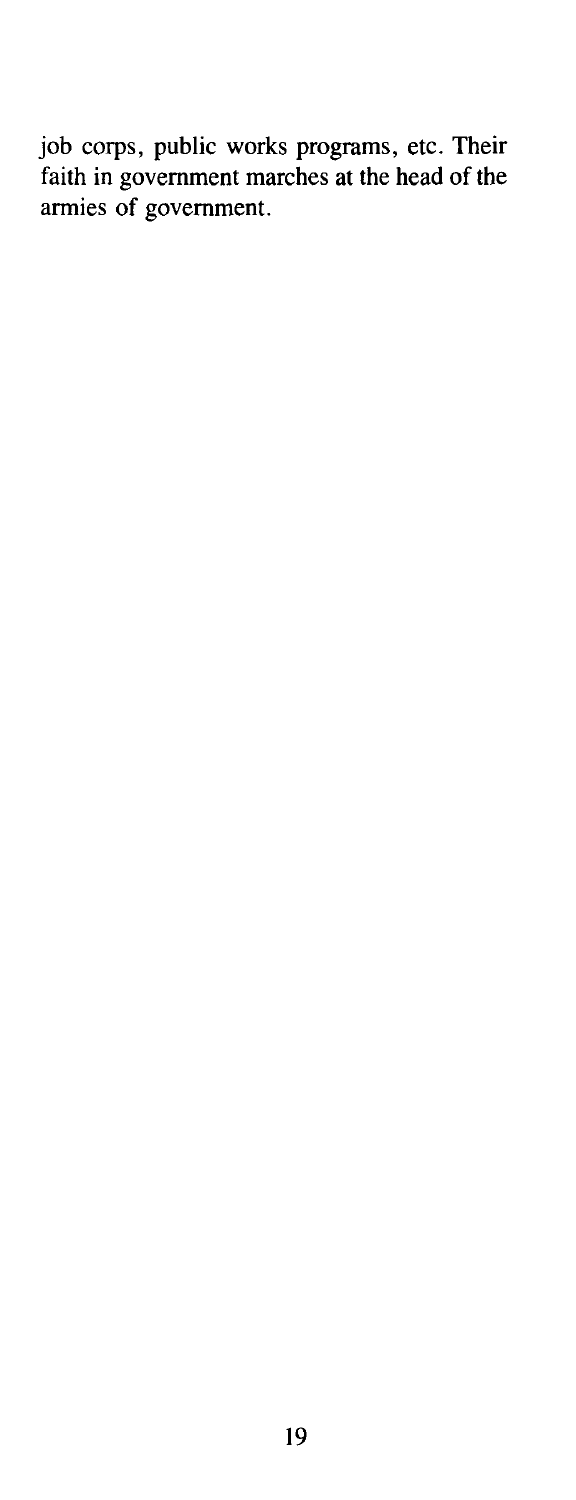#### **Notes**

- For a detailed chronology of minimum wage legislation from thirteenth century France to the 1930s in the United States, cf. E. R. Nichols and J. H. Baccus, *Minimum Wages and Maximum Hours* (New York: H. W. Wilson Co., 1936), p. 41 et seq.; for an American history cf. U.S. Dept. of Labor, The *Development of Minimum Wage Laws in the United States, 1912 to 1927* (Washington, 1928).
- 2 Cf. Finis Welch, *Minimum Wages* (Washington, DC: American Enterprise Institute, 1981), p. 13; also Edward M. Gramlich, "Impact of Minimum Wages on Other Wages, Employment and Family Incomes," *Brookings Papers on Economic Activity, 2,* 1976, pp. 409-451; Walter E. Williams, *Youth and Minority Unemployment* (Stanford, CA: Hoover Institution, Stanford University, 1977).
- 3 Cf. Masanori Hashimoto, *Minimum Wages and On-the-Job Training,* (Washington, DC: American Enterprise Institute, 1981).
- Cf. Finis Welch, *Ibid.,* p. 3.
- <sup>5</sup> Most states have complex minimum wage legislation of their own, with rates typically below the federal rate. In a few states-Alaska, California, the District of Columbia, and New York-the rates usually exceed the federal minimum. In other states the differential has been shrinking in recent years.

- 7 Walter J. Wessels, *Minimum Wages, Fringe Benefits, and Working Conditions*  (Washington, DC: American Enterprise Institute, 1980).
- <sup>8</sup> Orley Ashenfelter and Robert S. Smith, "Compliance with the Minimum Wage Law," *Journal of Political Economy, April 1979, pp. 333-350.*
- 9 Ludwig von Mises, *Human Action,* ( 1949), 3rd ed. (Chicago: Henry Regnery Co., 1966), pp.

<sup>6</sup>*Ibid.,* p. 6.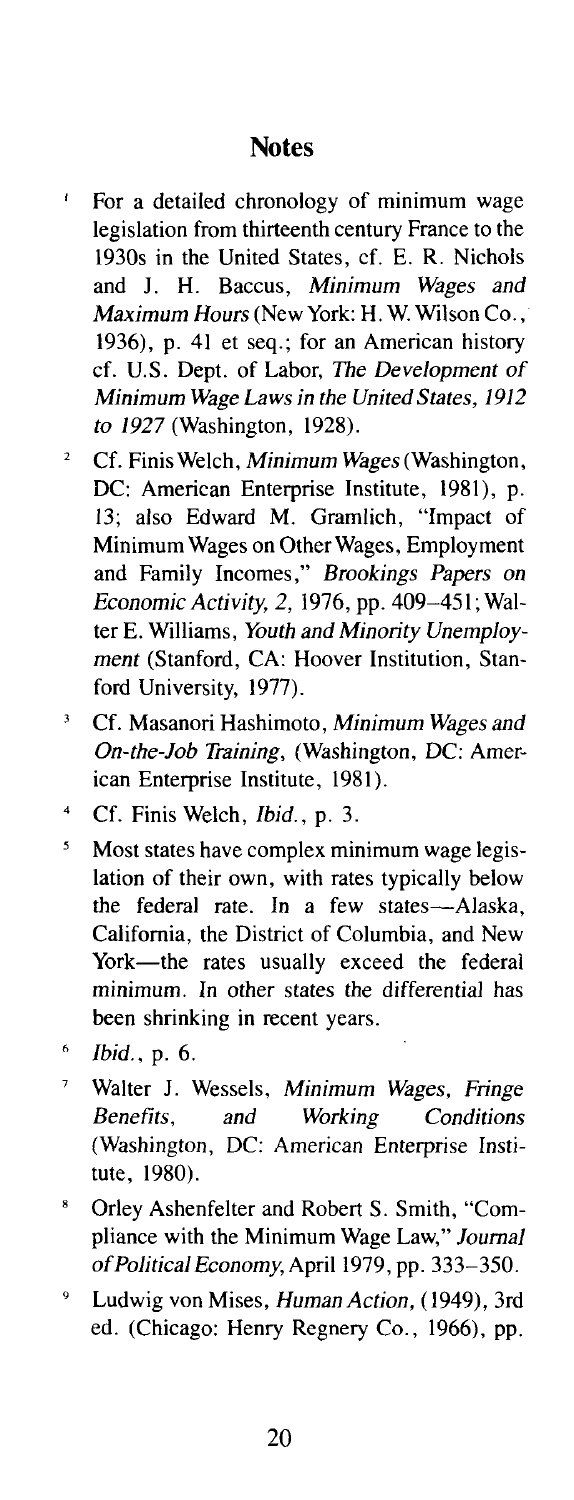769-777; Arthur Bums, *The Business Cycle in a Changing World* (New York: National Bureau of Economic Research, 1969), pp. 216-219; Martin Feldstein, "The Economics of the New Unemployed," *Public Interest,* Fall 1973, pp. 14-16; Milton Friedman, *Capitalism and Freedom* (University of Chicago Press, 1962), pp. 180, 181; George J. Stigler, "The Economics of Minimum Wage Legislation," *American Economic Review,* June 1946, pp. 358-365; Walter Williams, *Youth and Minority Unemployment,* Report for the Joint Economic Committee, July 6, 1977; even Paul Samuelson must admit that minimum wage rates "often hurt those they are designed to help." Cf. *Economics,* II th ed. (New York: McGraw-Hill Book Co., 1979), p. 369.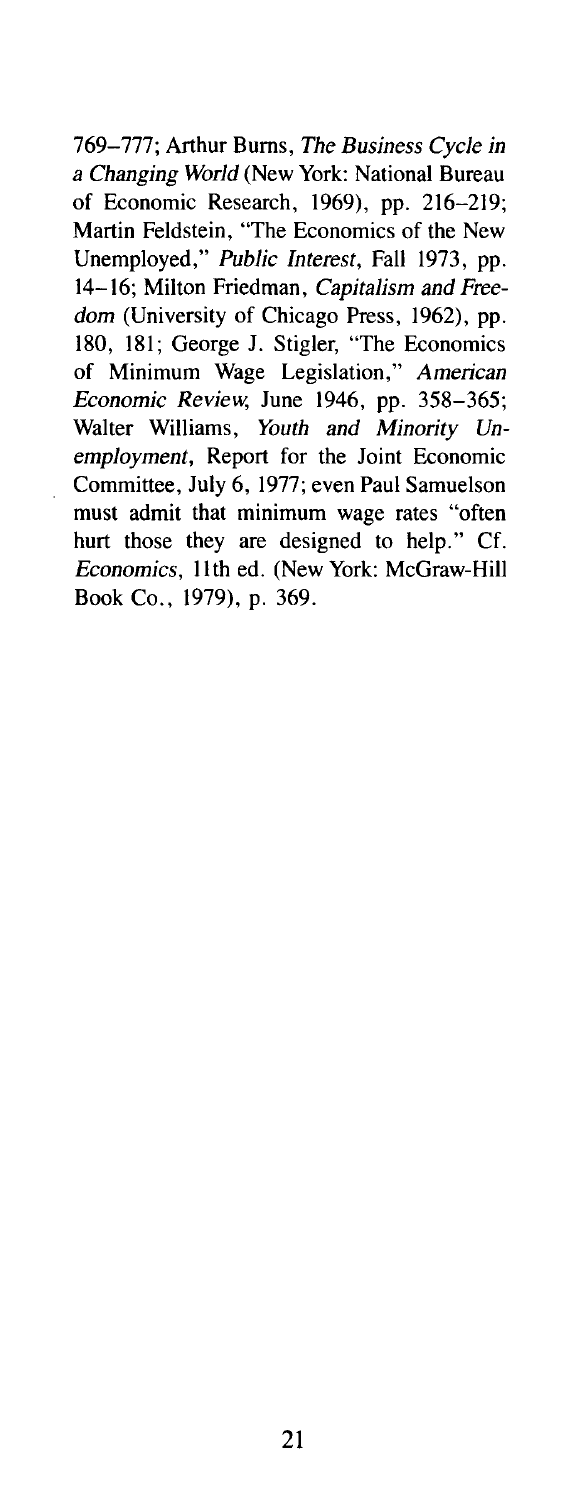# **Publisher's Postscript**

This tract is a reproduction of Chapter 3, entitled "Minimum Wages" from Hans F. Sennholz's classic, *The Politics of Unemployment.*  It explodes the political appeal of minimum wage legislation, which permits politicians to buy votes without straining their budgets. The motives may be as bad as the laws. Labor unions call for higher minimums that get rid of unskilled workers and, hopefully, create more jobs for members. Society is forced to forego the services of unskilled people, but is expected to grant them generous unemployment compensation and public assistance.

In fact, the minimum wage law is only the tip of the iceberg. Many other politically motivated restrictions on the relationship between employers and employees substantially raise the cost of labor, hampering the market in its production of high-quality, competitively priced goods and services.

In *The Politics of Unemployment,* labor legislation is analyzed in terms of the market's supply and demand for employment. Each restriction on the freedom of workers and employers to contract for work is dissected to reveal the pernicious effects of the political force being applied. Unemployment is a political phenomenon, not an economic one. Find out what the politicians are doing to *your* work environment! Order your copy of *The Politics of Unemployment* today! (c., 356 pages, \$19.95 plus \$2.00 for shipping and handling)

Libertarian Press, Inc. Spring Mills, PA 16875 (814) 422-8001

Order by phone with VISA, MasterCard, or American Express.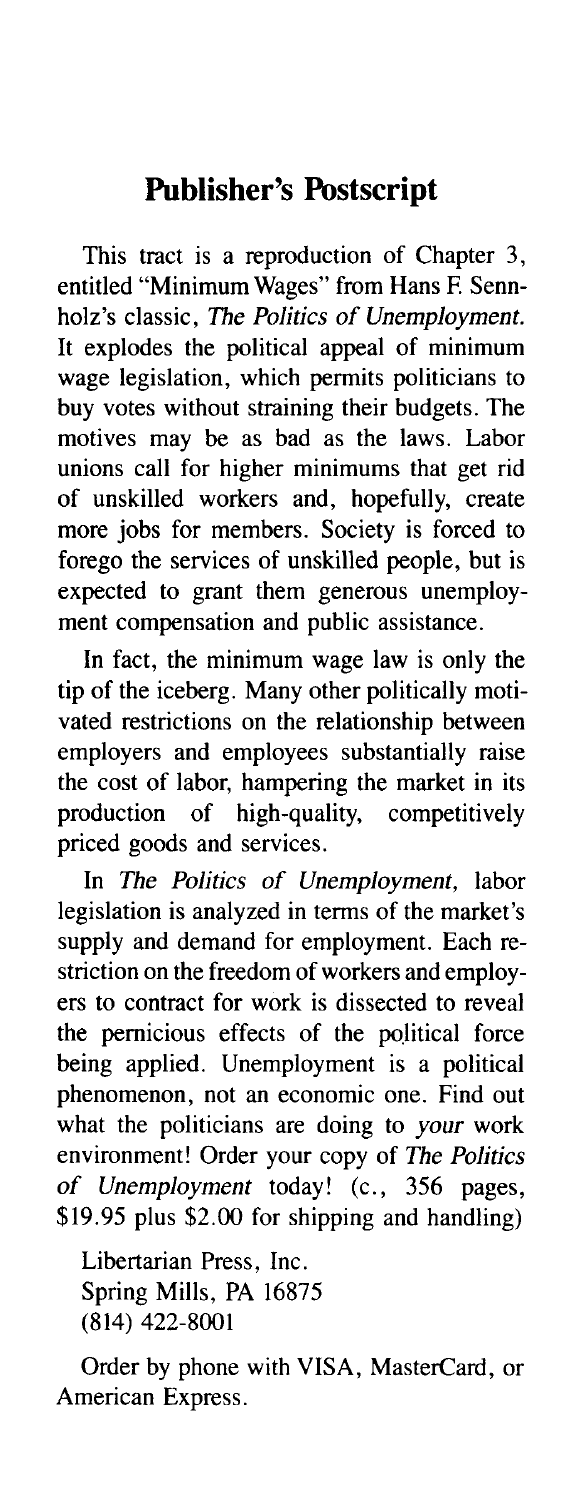#### **The Great Depression: Will We Repeat** It?

In this special report, Dr. Sennholz analyzes and compares the Great Depression with today's markets.

So what? Just another economist? **Wrong!**  Dr. Sennholz has a proven track record for successful long-term predictions. Consider:

- Dr. Sennholz predicted that real estate, gold, and silver coins would be good investments during the inflationary 1960s and 1970s.
- Dr. Sennholz predicted, to within 2% of the actual figures, what the 1983 federal debt would be *back in 1973!*
- Dr. Sennholz predicted the stock market crash of 1987 in his book *Debts and Deficits.* See Chapter 6, "Worse than 1929."

These are just a few of Dr. Sennholz's successsful predictions! With his track record, can you afford to be without his latest predictions, now available in *The Great Depression: Will We Repeat It?* 

*We're at the fork in the road. Which way will we go? Inflation? Depression? Stagflation? Regimentation? Whatever the route, will you be prepared? The Great Depression: Will We Repeat It?* in this special report edition offers you specific advice on how to protect yourself in the years ahead. With Dr. Sennholz's track record, what have you got to lose? The answer-\$19.95. If he's wrong, you've had an interesting history lesson. If he's right, \$19.95 was a bargain!

Can you afford to take the chance of going without your copy of the special report, *The Great Depression: Will We Repeat It?* 

Order your copy today! Send \$19.95 (plus \$1.00 for shipping and handling) to:

Libertarian Press, Inc.

Spring Mills, PA 16875

(814) 422-8001

Phone orders with VISA, MasterCard, or American Express are welcome.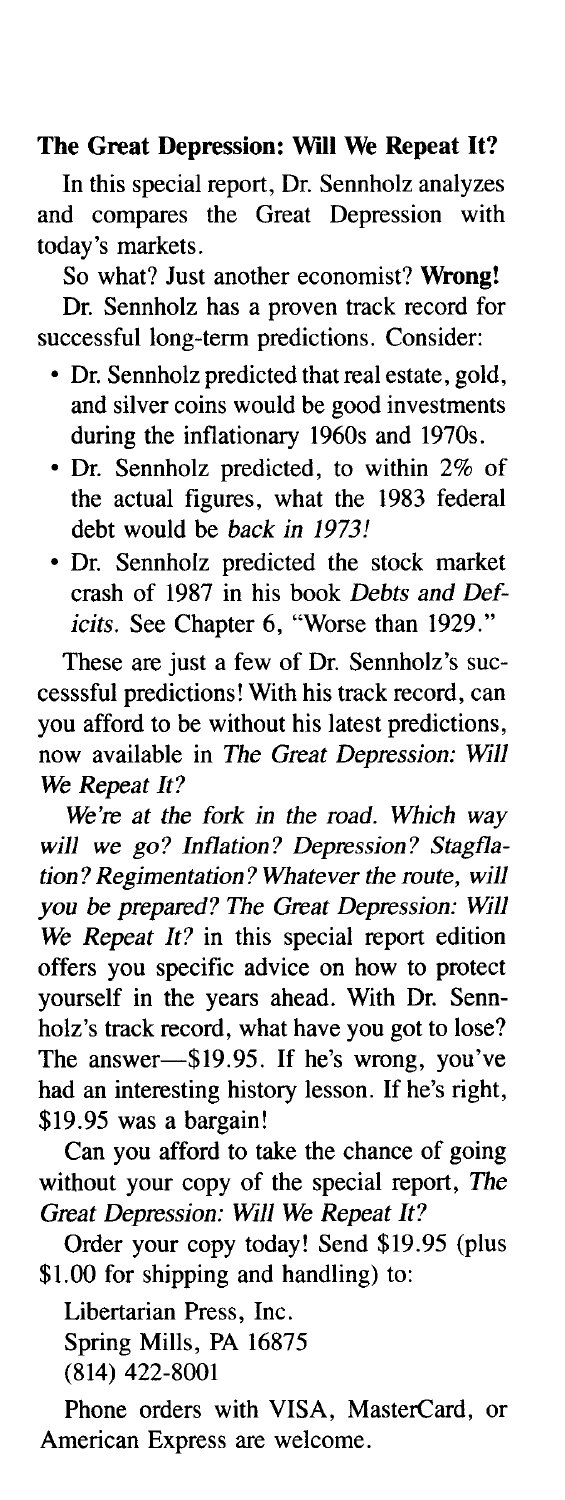#### **Debts and Deficits**

• How could the stock market crash have been predicted from an analysis of the Federal debt and deficit?

See page 89—Chapter 6, "Worse Than 1929."

• How large will the Federal debt be in 1993?

In 1973, Dr. Sennholz developed the chart, found on page 75, which predicted what the Federal debt would be in 1983, 1993, and 2003. His prediction for 1983 was within 2% of the *actual* Federal debt in 1983. So far, so good for 1993!

• What effect will AIDS have on Medicare/ Medicaid and the federal debt?

See the article ''AIDS Heaps Hardships on Washington Slum Called 'the Graveyard'" in the November4, 1987, issue of *The Wall Street Joumal* for a glimpse of the prediction on page 170 of *Debts and Deficits* coming true.

• What's next? Rampant inflation? Acute deflation? Strict Regulation?

See Chapter 10, "The Coming Storm."

Get your glimpse of the future effects of the federal debt and deficits, and see what the federal government is doing to *your* future. Order your copy of *Debts and Deficits* by sending \$7.95 (plus \$1.00 shipping and handling) to:

Libertarian Press, Inc. Spring Mills, PA 16875

Phone orders welcome with VISA, Master-Card, or American Express. Call:

**(814) 422-8001**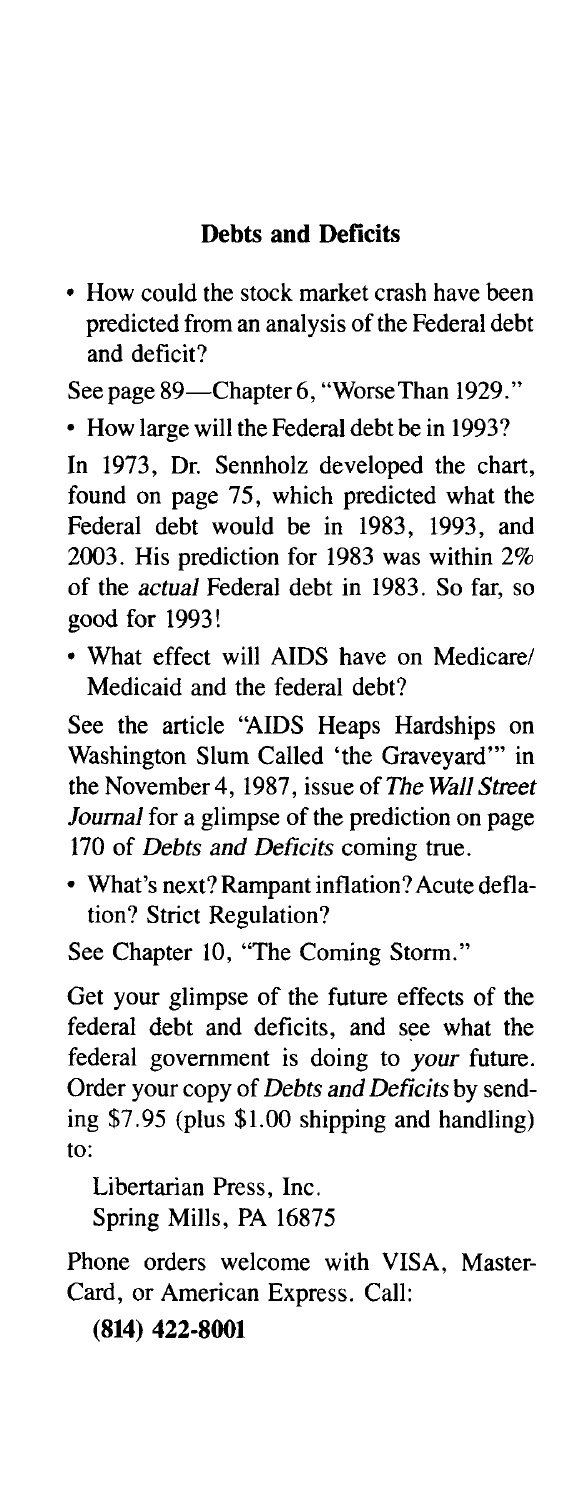